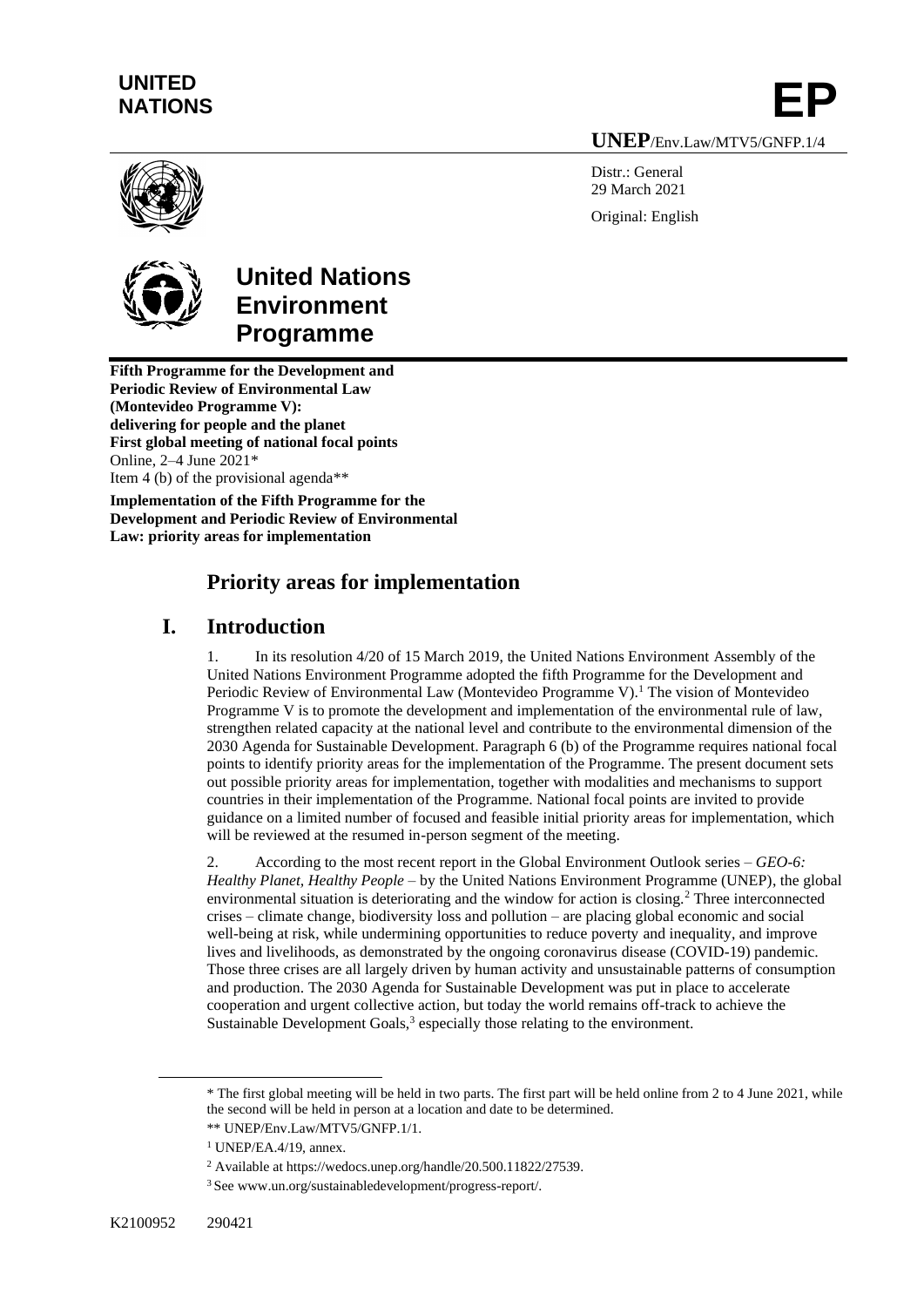3. The role of environmental law – and more specifically environmental rule of law – in addressing those challenges is clear. Effective laws and strong institutions provide the enabling environment necessary to achieve the Sustainable Development Goals and other relevant environment-related commitments. As outlined in the UNEP publication *Environmental Rule of Law: First Global Report*, well-designed laws implemented by capable government institutions held accountable by an informed and engaged public ensure that environmental goals and commitments can be achieved.<sup>4</sup> At the same time, environmental challenges cannot be effectively addressed with environmental law solutions exclusively. The design and delivery of strategic activities under Montevideo Programme V seek to focus on areas in which environmental law interventions can have the greatest impact.

4. In its resolution 4/20, the Environment Assembly requested the Executive Director of UNEP to implement Montevideo Programme V through the UNEP programmes of work for the decade beginning in 2020, and in a manner that was fully consistent with relevant medium-term strategies of UNEP. The UNEP medium-term strategy for the period 2018–2021 identified seven priority areas of focus, namely: (a) climate change; (b) resilience to disasters and conflicts; (c) healthy and productive ecosystems; (d) environmental governance; (e) chemicals, waste and air quality; (f) resource efficiency; and (g) environment under review. The UNEP medium-term strategy for the period 2022–2025 focuses UNEP work on developing responses and deploying solutions that aspire to achieve three interlinked and mutually reinforcing strategic objectives, namely (a) "Climate stability", where net zero greenhouse gas emissions and resilience in the face of climate change are achieved; (b) "Living in harmony with nature", where humanity prospers in harmony with nature; and (c) "Towards a pollution-free planet", where pollution is prevented and controlled, while ensuring good environmental quality and improved health and well-being for all. Those three principal areas of action are underpinned by two foundational subprogrammes (on the science-policy interface and environmental governance) and facilitated by two enabling subprogrammes (on finance and economic transformation and on digital transformation).

## **II. Member State needs assessment survey**

5. In January 2021, the secretariat sent an online survey to all national focal points to solicit input on the priority areas for implementation of the Programme. The survey asked national focal points to identify up to three priority activities under each of the nine strategic activity areas mandated in the Programme. It also asked national focal points to suggest up to three initial priority areas for implementation that could be considered at the online segment of the first global meeting of national focal points. Responses were received from 41 member States and have been used to inform the proposals below.

## **III. Priority areas for implementation**

6. Based on the results of the survey and the requirements of the Programme, the secretariat has noted eight priority areas for implementation of the programme from now until 2030, all of which contribute to the development and implementation of environmental rule of law, strengthening the related capacity of countries and contributing to the environmental dimension of the 2030 Agenda. They fall into three thematic priority areas: climate change, biodiversity and pollution. Those thematic priority areas are supplemented by five cross-cutting and strategic activity priority areas, namely: environmental crime and liability; information and data exchange and awareness-raising of environmental law; public participation, access to information and access to justice in environmental matters; the mutually reinforcing relationship between environmental law and the three pillars of the Charter of the United Nations; and education and training on environmental law.

7. Those priority areas for implementation would be reviewed and amended as necessary at each biennial or other global meeting of national focal points. During implementation, prioritization and details of each priority area would be discussed and finalized in consultation with the steering committee for implementation. The identification of priorities is also necessary to enable the secretariat to provide an informed estimation of resource needs for implementing activities under the Programme. All activities under the Programme will be subject to available resources and would be implemented in accordance with the Programme's implementation guidelines and other requirements.

8. The priority areas for implementation will inform the core strategic focus and activities of Montevideo Programme V and any support provided under the Programme will be prioritized towards requests that align with those priority areas. Nevertheless, in line with its paragraph 5 (a), Montevideo

<sup>4</sup> Available at www.unep.org/resources/assessment/environmental-rule-law-first-global-report.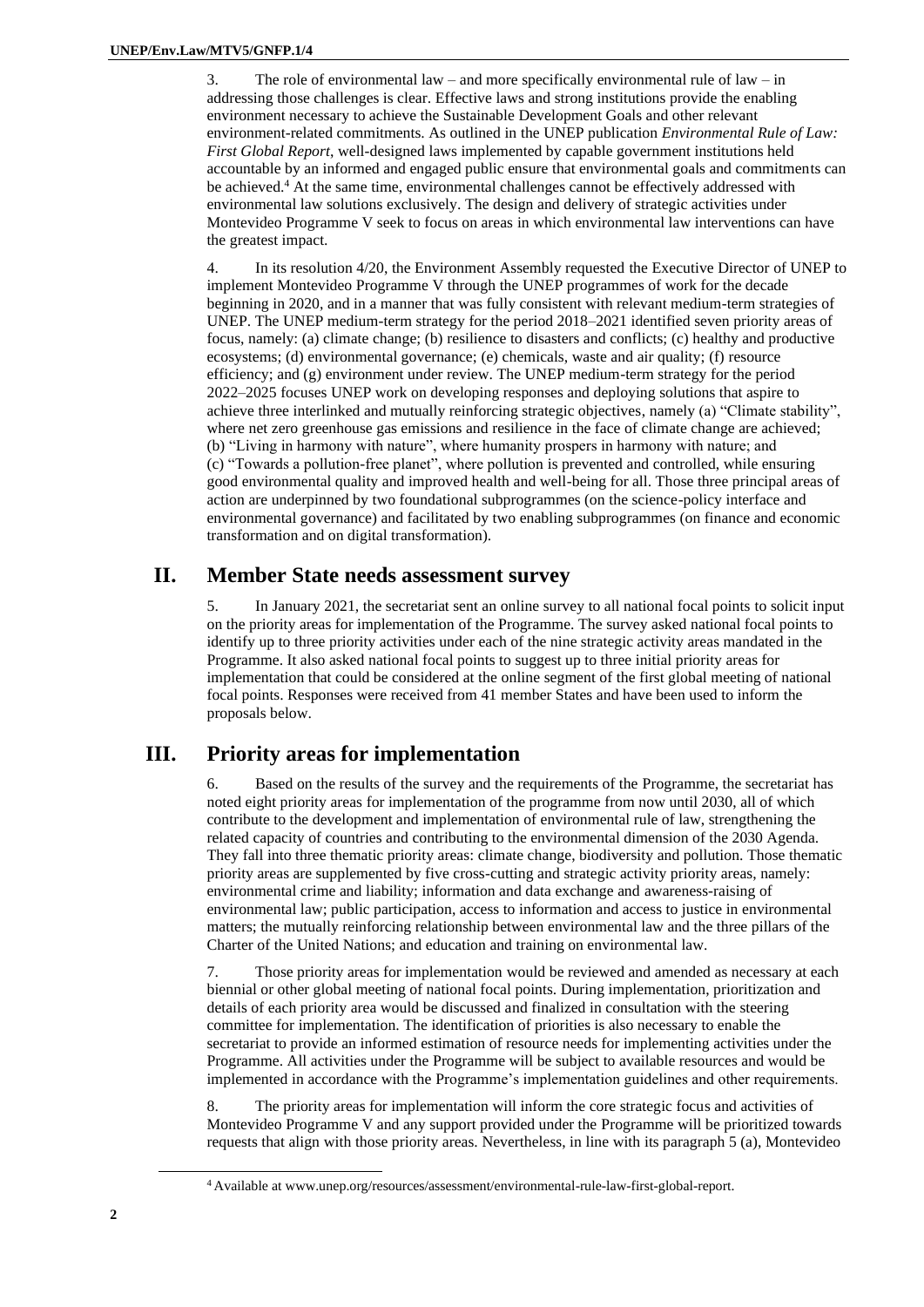Programme V is required to respond to the needs and priorities of countries, and accordingly countries may request support under the Programme on any matter of environmental law that is aligned to the vision and objectives of the Programme. They may submit requests under the Programme immediately after the online segment of the first global meeting in line with the modalities and mechanisms of support outlined below.

9. The eight priority areas for implementation are set out below, together with an explanation of the overall strategy and main points of action for each area.

#### **A. Priority area 1: legal responses to address the pollution crisis**

**Strategy**: In collaboration with relevant partners and stakeholders, support countries to strengthen, develop or implement appropriate legal instruments and frameworks, and build related capacity, to prevent, reduce and control environmental pollution that could affect the environment and human health.

#### **Actions**:

(a) Undertake or update, in collaboration with national focal points and other relevant partners and stakeholders, national, regional and global assessments of legal frameworks on pollution, and provide associated practical guidance (for example, model legislation and sample approaches, best practice and model indicators) for countries on developing or strengthening legal frameworks and their implementation, focusing on five priority areas, namely air pollution; sustainable consumption and production; plastics and marine litter; chemicals and waste; and environmental and strategic impact assessment;

(b) Support countries in the review and development of adequate and effective subnational or national environmental legislation and legal frameworks in any of the above-mentioned priority areas;

(c) Support countries to strengthen the effective implementation of environmental law and legal frameworks in any of the above-mentioned priority areas;

(d) Support enhanced capacity-building for all stakeholders (in particular for judges, prosecutors and other enforcement officials) for increased effectiveness of environmental legislation and legal frameworks in any of the above-mentioned priority areas;

(e) Engage countries within the framework of triangular and South-South cooperation to develop a practical guide on tackling pollution.

### **B. Priority area 2: legal responses to combat the climate crisis**

**Strategy**: In collaboration with relevant partners and stakeholders, support countries to strengthen, develop or implement appropriate legal instruments and frameworks at the subnational or national level, and build related capacity, to mitigate and adapt to climate change.

#### **Actions**:

(a) Undertake or update, in collaboration with national focal points and other relevant partners and stakeholders, national, regional and global assessments of legal frameworks and provide associated practical guidance (for example, model legislation and sample approaches, best practice and model indicators) for countries on developing or strengthening subnational or national legal frameworks and their implementation with regard to climate change;

(b) Support countries in the review and development of adequate and effective subnational or national environmental legislation and legal frameworks relevant to climate change;

(c) Support countries to strengthen the effective implementation of environmental law and legal frameworks with regard to climate change at the subnational or national level;

(d) Support enhanced capacity-building for all stakeholders (in particular for judges, prosecutors and other enforcement officials) for increased effectiveness of environmental legislation and legal frameworks on climate change, including through partnership with judicial institutes and networks, and biennial publications on the global status of climate litigation.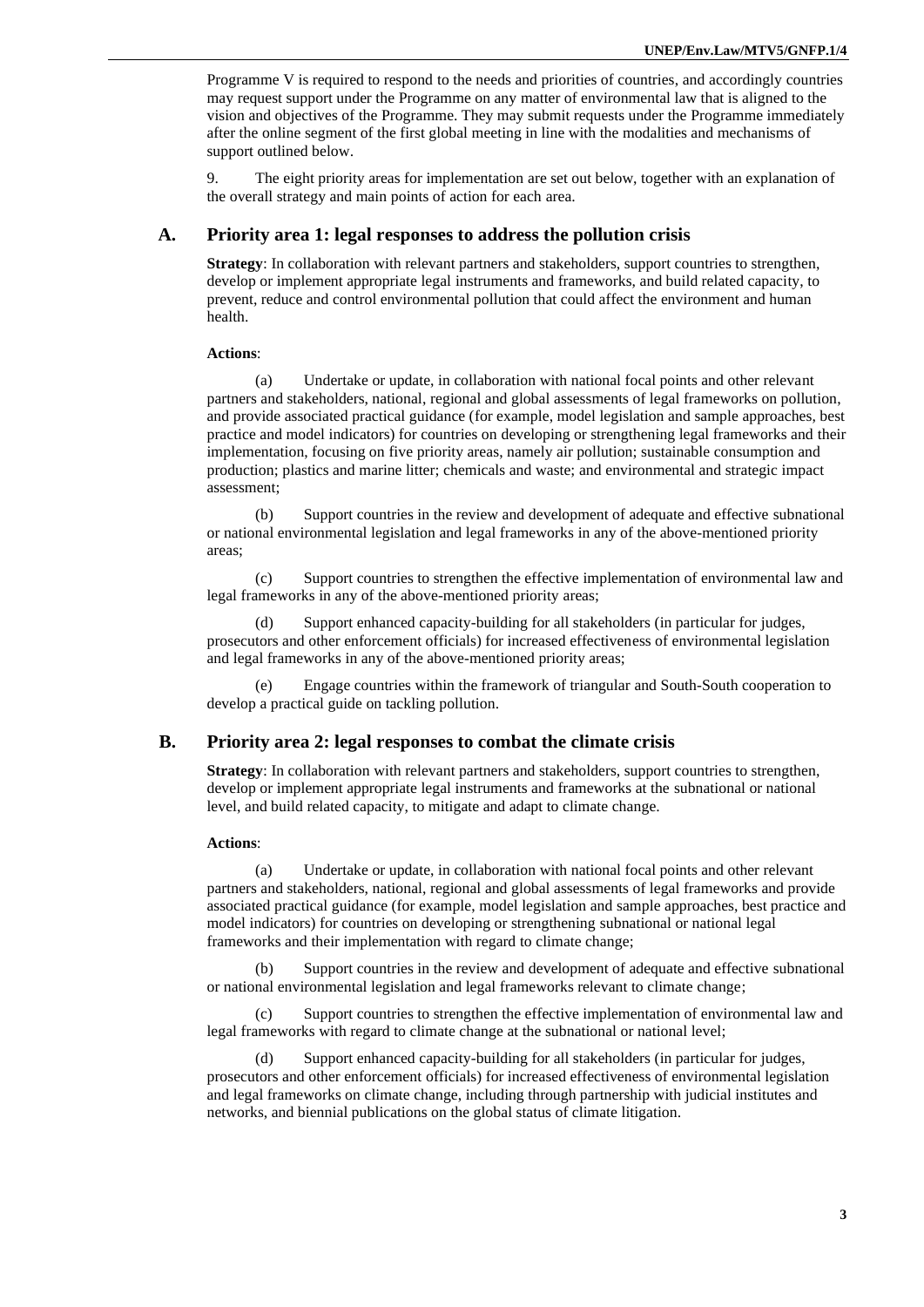### **C. Priority area 3: legal responses to combat the biodiversity crisis**

**Strategy**: In collaboration with relevant partners and stakeholders, support countries to strengthen, develop or implement appropriate legal instruments and frameworks, and build related capacity, regarding the implementation of relevant goals and commitments under biodiversity-related conventions, including the post-2020 global biodiversity framework to be adopted by the Conference of the Parties to the Convention on Biological Diversity.

#### **Actions**:

(a) Undertake or update, in collaboration with national focal points and other relevant partners and stakeholders, national, regional and global assessments of legal frameworks, and provide associated practical guidance (for example, model legislation and sample approaches, best practice and model indicators) for countries on developing or strengthening subnational or national legal frameworks and their implementation with regard to the implementation of relevant goals and commitments under biodiversity-related conventions, including the post-2020 biodiversity framework to be adopted by the Conference of the Parties to the Convention on Biological Diversity;

Support countries in the review and development of adequate and effective subnational or national environmental legislation and legal frameworks relevant to the implementation of relevant goals and commitments under biodiversity-related conventions, including the post-2020 global biodiversity framework to be adopted by the Conference of the Parties to the Convention on Biological Diversity;

(c) Support countries to strengthen the effective implementation of environmental law and legal frameworks relevant to the implementation of relevant goals and commitments in biodiversity-related conventions, within the framework of triangular and South-South cooperation, including the post-2020 global biodiversity framework to be adopted by the Conference of the Parties to the Convention on Biological Diversity;

(d) Support enhanced capacity-building for all stakeholders (in particular for judges, prosecutors and other enforcement officials) for increased effectiveness of environmental legislation and legal frameworks appropriate to the implementation of relevant goals and commitments under biodiversity-related conventions, including the post-2020 global biodiversity framework to be adopted by the Conference of the Parties to the Convention on Biological Diversity.

## **D. Priority area 4: legal responses to strengthen frameworks on environmental crime and environmental liability**

**Strategy**: In collaboration with relevant partners and stakeholders, support countries to strengthen, develop or implement appropriate legal instruments and frameworks, and build related capacity, regarding environmental crime (including transboundary environmental crime) and environmental liability.

#### **Actions**:

(a) Undertake or update, in collaboration with national focal points and other relevant partners and stakeholders, national, regional and global assessments of legal frameworks, and provide associated practical guidance (for example, model legislation and sample approaches, best practice and model indicators) for countries on developing or strengthening legal frameworks and their implementation with regard to environmental crime (including transboundary environmental crime) and environmental liability;

Support countries in the review and development of adequate and effective environmental legislation and legal frameworks relevant to environmental crime (including transboundary environmental crime) and environmental liability;

(c) Support countries to strengthen the effective implementation of environmental law and legal frameworks relevant to environmental crime (including transboundary environmental crime) and environmental liability;

Support enhanced capacity-building for all stakeholders (in particular for judges, prosecutors and other enforcement officials) for increased effectiveness of environmental legislation and legal frameworks relevant to environmental crime (including transboundary environmental crime) and environmental liability.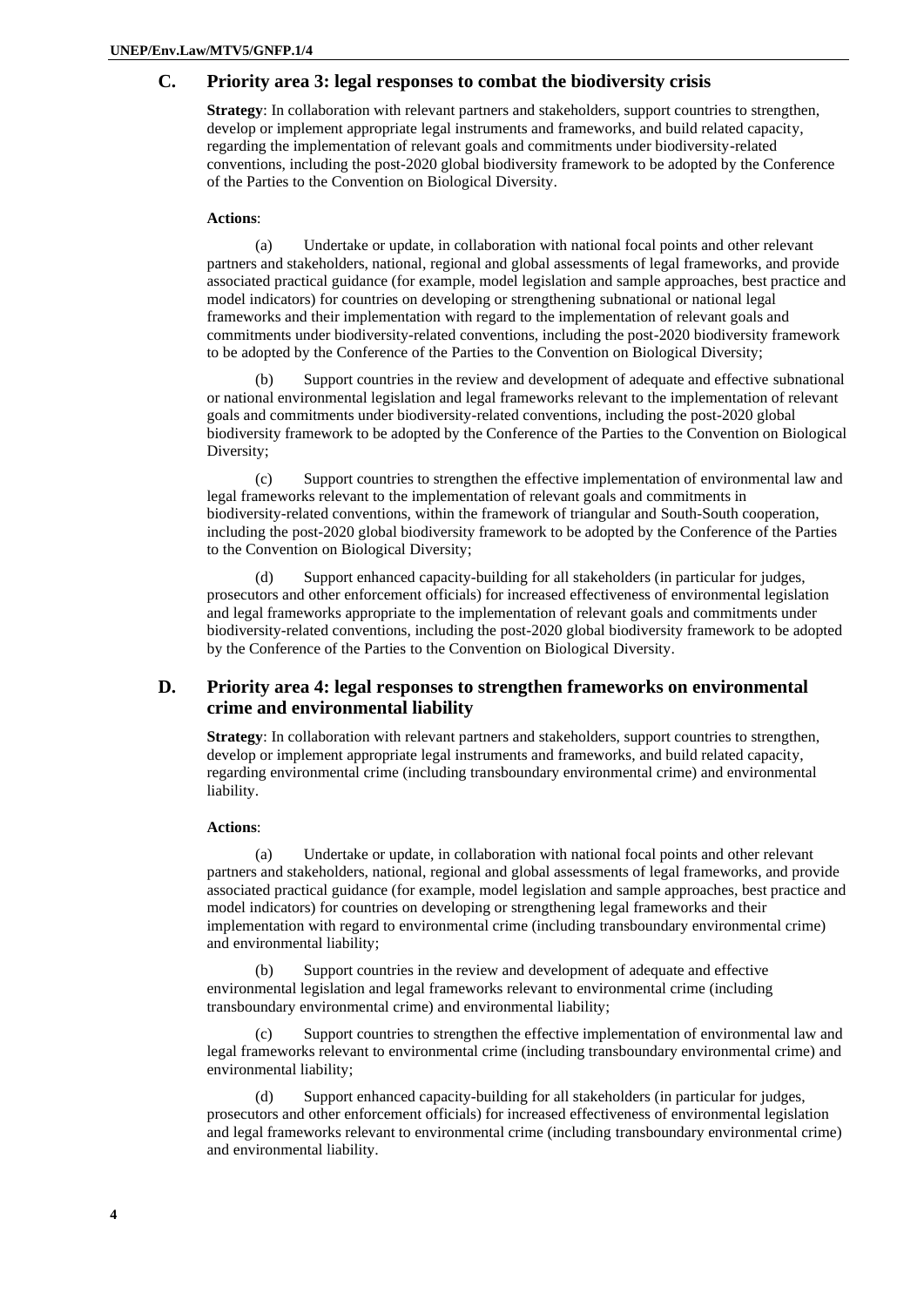## **E. Priority area 5: strengthening information and data exchange, and raising awareness of environmental law**

**Strategy**: In collaboration with relevant partners and stakeholders, develop innovative methodologies and promote information and data exchange among legal stakeholders involved in the development and implementation of environmental law, and raise awareness of environmental law at different levels.

#### **Actions**:

(a) Maintain the UNEP Law and Environment Assistance Platform (UNEP-LEAP) as an information and data exchange platform for national focal points and stakeholders involved in the development and implementation of environmental law;

Undertake triangular and South-South cooperation activities on environmental law relating to information and data exchange, including support for possible mentorship or twinning programmes between courts, legal clinics and Governments;

Provide support to judicial institutes and networks, including the development of an online judicial portal to facilitate information and data exchange among judges and other legal stakeholders globally;

(d) Develop and support initiatives to break down "silos" between different legal stakeholders, including through the development of partnerships in environmental law across and between stakeholders, including United Nations regional commissions and other subregional and regional organizations;

(e) Support initiatives to raise awareness among key stakeholders, such as partnerships and training with law societies and bar associations, film and media, children and youth, women, networks of environmental human rights defenders, business and private sector actors, and civil-society organizations, to disseminate information on key environmental law issues;

(f) Explore advocacy, awareness and behaviour change strategies to improve the design and implementation of environmental rule of law initiatives;

(g) Support communication initiatives by partners to raise awareness of environmental law in targeted contexts.

## **F. Priority area 6: public participation, access to information and access to justice**

**Strategy**: In collaboration with relevant partners and stakeholders, promote public participation, access to information and access to justice in environmental matters.

#### **Actions**:

(a) Provide support to countries, upon request, in the development and implementation of subregional or regional legal instruments relevant to access rights;

(b) Develop awareness-raising materials on access rights or procedural environmental rights, including for indigenous peoples, women, children, youth and environmental human rights defenders;

(c) Provide support for the development or strengthening of environmental law legal clinics as a mechanism to promote public participation and access to justice in environmental matters;

(d) Provide support to countries to build awareness-raising and capacity-building programmes for, inter alia, law societies and bar associations, the public, judicial and administrative officials, national human rights institutions and jurists;

Provide support for subregional and regional exchange of information and experiences and the sharing of good practices on access rights.

## **G. Priority area 7: environmental law and the three pillars of the Charter of the United Nations**

**Strategy**: In collaboration with relevant partners and stakeholders, promote the recognition of the mutually reinforcing relationship between environmental law and the three pillars of the Charter of the United Nations, namely human rights, peace and security, and development.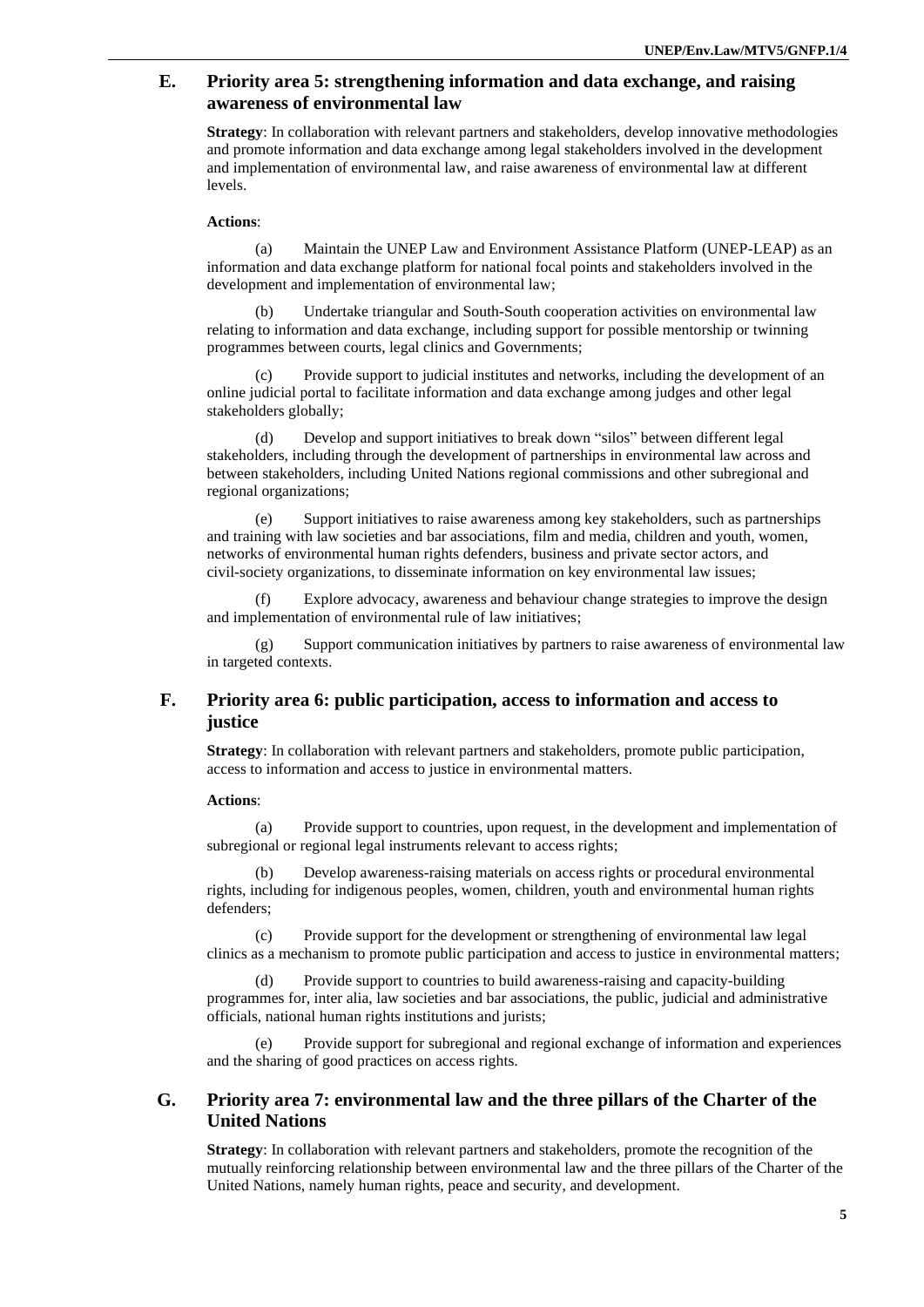#### **Actions**:

(a) Undertake joint activities with United Nations entities, including the United Nations Secretariat, the United Nations Development Programme and United Nations country teams, on advancing the environmental rule of law in countries in crisis and post-conflict countries;

Support implementation of the United Nations Secretary-General's Call to Action for Human Rights.

(c) In collaboration with the Office of the United Nations High Commissioner for Human Rights and other relevant partners and stakeholders, develop and implement initiatives to promote and protect environmental human rights obligations relating to the enjoyment of a clean, safe, healthy and sustainable environment, including the preparation of practical guidance and models of best practice;

Develop and implement initiatives to support countries in building back better from the global COVID-19 pandemic.

## **H. Priority area 8: strengthening education and training in environmental law**

**Strategy**: Encourage and facilitate action on environmental law, with a view to empowering people and communities and strengthening the institutional capacity of countries to address environmental matters.

#### **Actions**:

(a) Partner with universities, academic institutions, research institutes, law networks, law societies and bar associations and other relevant organizations to scale up environmental law education, including through support to curriculum development, train-the-trainers programmes, twinning programmes, scholarships and legal clinics;

(b) Support child and youth education on environmental law through environmental legal education initiatives;

(c) Collaborate with technology organizations to scale up initiatives to digitize and disseminate environmental law education materials to reach more people, especially in the global South;

(d) Collaborate with judicial training institutes, judicial networks, law academies, law societies and bar associations and other organizations to promote training for legal professionals and enforcement officials;

(e) Promote awareness of alternative dispute resolution techniques and traditional conflict resolution techniques used by indigenous peoples and local communities and assess such techniques with regard to environmental legal education;

(f) Support initiatives to train and educate workers in the informal sector in environmental law, including refrigeration technicians, mechanics and carpenters;

(g) Support the development of online teaching and learning tools in environmental law within the framework of triangular and South-South cooperation.

## **IV. Initial priority areas for implementation**

10. On the basis of the survey results and available resources, the secretariat proposes one initial priority area for implementation, as set out in the annex to the present report. That priority area for implementation – legal responses to address the air pollution crisis – would remain in place until reviewed at the in-person segment of the first global meeting of national focal points.

## **V. Delivering support using the UNEP Law and Environment Assistance Platform**

11. Requests for support may be made to the secretariat, either by email to [unep-montevideo@un.org](mailto:unep-montevideo@un.org) or by entering the request directly into the UNEP-LEAP platform at [https://leap.unep.org.](https://leap.unep.org/) UNEP-LEAP is the central delivery and coordination mechanism for information exchange and implementation of the activities under the Programme. It is an online platform comprising three substantive and interconnected sections: (a) a clearing-house mechanism for technical assistance to countries on environmental law, which includes a menu of services connected to the core objectives of the Programme; (b) a knowledge base containing cutting-edge environmental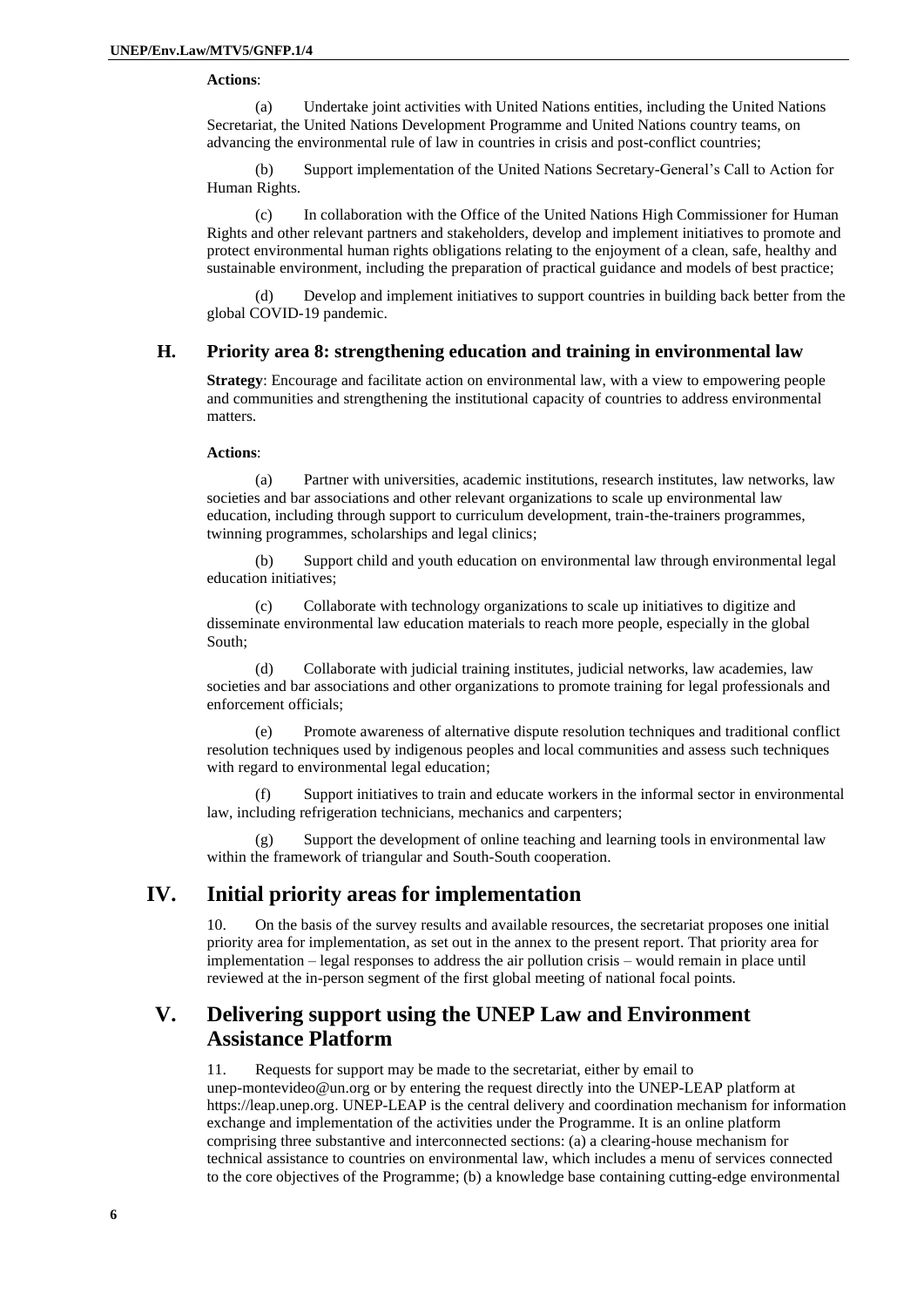law information; and (c) country profiles. The platform will also provide supporting information on Montevideo Programme V, including contact details for all national focal points, meeting documents, information on the steering committee for implementation and details of the Programme's partners. The secretariat will launch UNEP-LEAP during the online segment of the first global meeting of national focal points.

12. The UNEP-LEAP platform offers the following menu of services to countries, aligned to the core objectives of the programme:

(a) Development of environmental law: support for the development of adequate and effective environmental legislation and legal frameworks at all levels to address environmental issues;

(b) Implementation of environmental law: support for strengthening the effective implementation of environmental law at the national level;

(c) Capacity-building: support to enhance capacity-building for increased effectiveness of environmental law for all stakeholders at all levels;

(d) Environmental rule of law: support in the development and implementation of environmental rule of law, consistent with UNEP Governing Council decision 27/9 on advancing justice, governance and law for environmental sustainability.

13. Templates for requesting assistance are included in UNEP-LEAP and will be shared with countries through national focal points. Once a request has been received, the secretariat will evaluate it against the objectives of the Programme. If the request meets the objectives of the Programme and any relevant policies and procedures of the secretariat, and if resources are available, the request will enter a design phase, followed by an implementation phase. Priority will be given to those requests that are aligned with the priority areas for implementation. If consent is given by the requesting country, the request will be shared with relevant partners. An online "activity tracker" in UNEP-LEAP will provide information regarding the nature and progress of the request, again if the country consents to such information being shared. A flowchart illustrating the above process and all requirements will be provided on UNEP-LEAP.